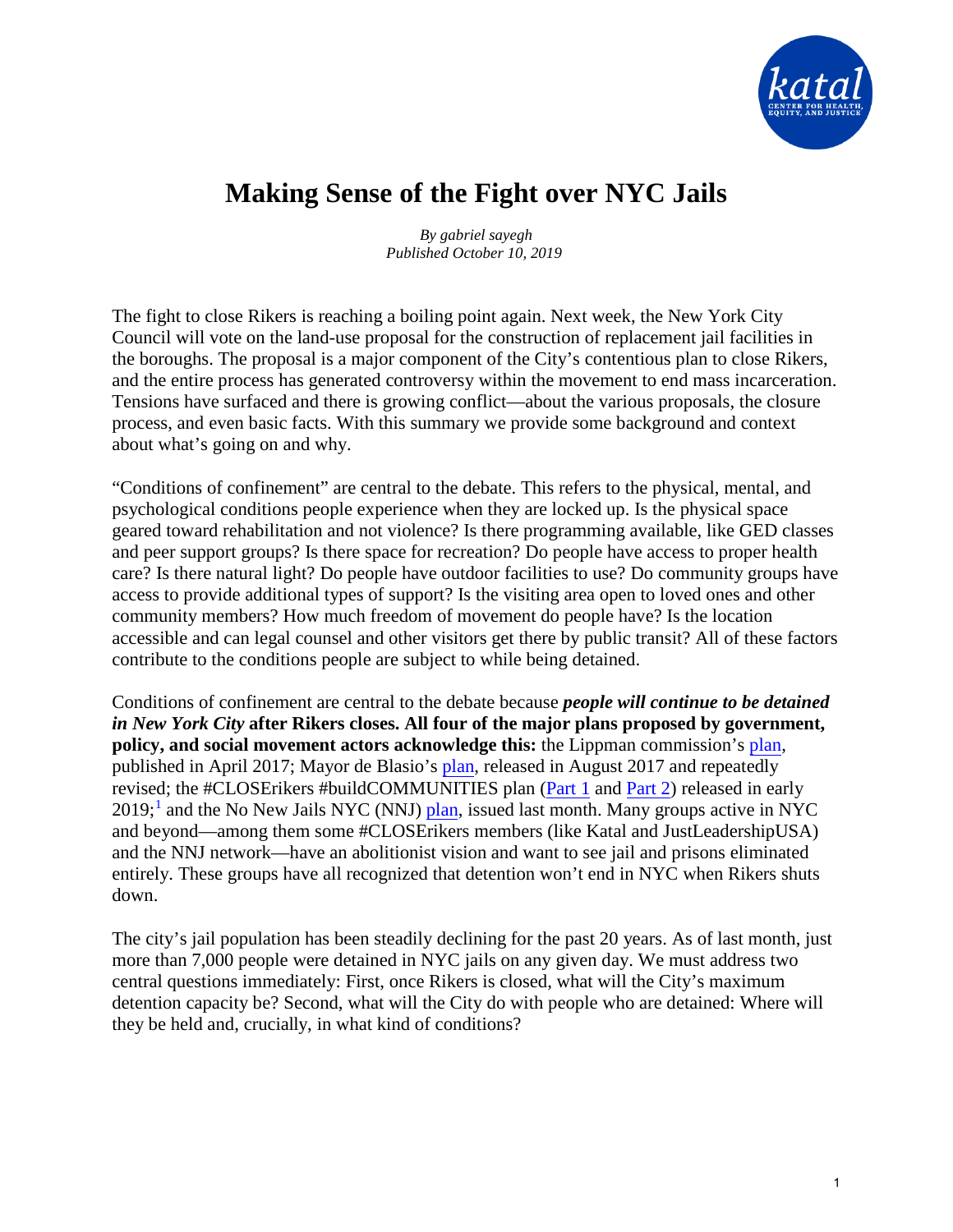# *Comparing the Plans*

We have to make the detention capacity in NYC as small as possible, and all four plans address this. We must also focus on ensuring safe, more humane conditions for people who are detained, though only three plans include proposals to do that. But despite important differences, the four plans also have tremendous similarities.

- As noted above, all of the plans recognize that for the foreseeable future, people will continue to be detained in NYC *after* Rikers is shut down.
- All of the plans propose that the City reduce the maximum detention capacity.
	- o In its 2017 plan, the Lippman commission proposed a maximum capacity of 5,000 people (at the time, approximately 10,000 people were in NYC jails). $^2$  $^2$
	- $\circ$  The mayor's plan initially projected a maximum capacity of 5,000.<sup>[3](#page-1-2)</sup> But because of organizing pressure by community groups and recent bail reform and other pretrial victories in Albany, that proposal is now down to [4](#page-1-3),000.<sup>4</sup>
	- o #CLOSErikers and NNJ both call for an even smaller maximum detention capacity of  $3,000$ .<sup>[5](#page-1-4)</sup>
- All of the plans call for changes to the Department of Correction (DOC)—especially changes to its culture—#CLOSErikers, NNJ, and the Lippman commission call for the most extensive reforms. [6](#page-1-5)
- #CLOSErikers, NNJ, and the Lippman commission also call for [policing reforms](https://jlusa.org/wp-content/uploads/2019/01/buildCOMMUNITIES-platform.pdf) that would reduce the number of people *entering* the system. [7](#page-2-0) Policing is largely ignored in the mayor's plan.
- The #CLOSErikers, NNJ, and Lippman commission plans include explicit proposals for investments in the communities most harmed by mass incarceration.<sup>[8](#page-2-1)</sup>
- All of the plans acknowledge that the City's existing borough-based jails—in the Bronx, Brooklyn, and Manhattan—are decrepit and dangerous.

<span id="page-1-1"></span><span id="page-1-0"></span>One of the most striking differences among the plans involves conditions at the jails where people will be held post-Rikers.

- The #CLOSE rikers, de Blasio, and Lippman commission plans detail steps to improve conditions of confinement for people who are detained. These plans call for replacing the city's old borough facilities. #CLOSErikers demands smaller facilities and fewer people detained than the mayor's proposal does.<sup>[9](#page-2-2)</sup>
- NNJ's plan opposes replacing the jails and instead calls for people to be detained in the city's existing borough-based facilities.[10](#page-2-3)

<span id="page-1-3"></span><span id="page-1-2"></span>The City will spend money regardless—either fixing Rikers or rebuilding replacement facilities. The City has estimated that replacing the old borough facilities will cost \$8.9 billion; the Lippmann commission has estimated that closing Rikers and moving to smaller borough-based facilities would potentially save the City \$1.6 billion in correctional operations costs every  $year<sup>11</sup>$ 

<span id="page-1-5"></span><span id="page-1-4"></span>• #CLOSErikers, the Lippman commission, and [some City Council members](https://nycprogressives.com/2019/10/07/progressive-caucus-sends-letter-to-mayor-demanding-policy-changes-and-investments-around-borough-based-jail-plan/) are demanding that, in addition to replacing the borough based facilities, the city make deep investments in the communities most harmed by incarceration.<sup>[12](#page-2-5)</sup>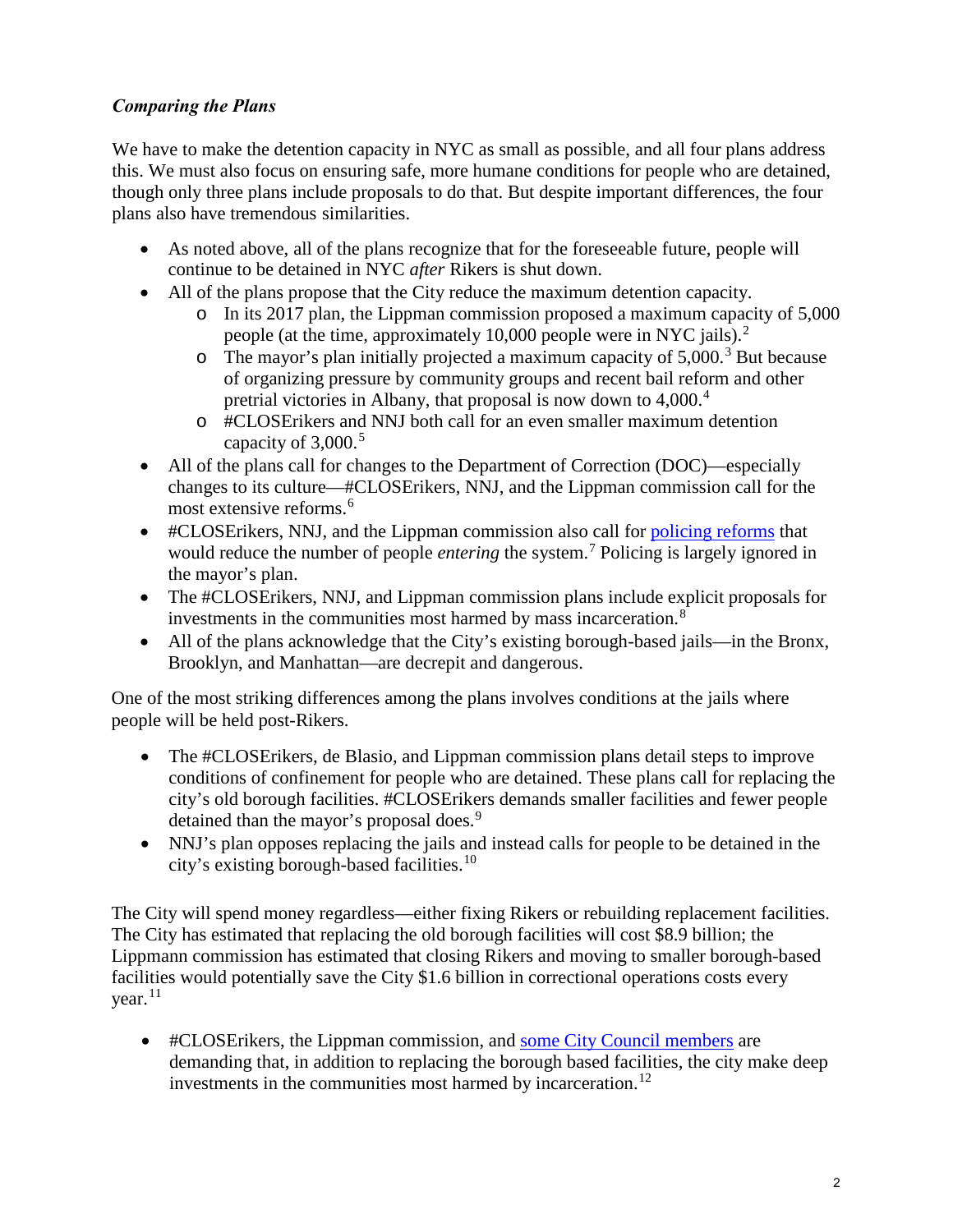• NNJ wants the funds proposed for new facilities to be directed to communities instead; the NNJ plan does not call for any expenditures to improve the conditions of confinement for people who will be detained after Rikers is shut down.<sup>[13](#page-2-6)</sup>

## <span id="page-2-1"></span><span id="page-2-0"></span>*On Maximum Capacity*

<span id="page-2-2"></span>NYC jails now have a maximum capacity of about 14,000 people spread across 11 operational facilities. The [eight functioning jails on Rikers Island](https://www1.nyc.gov/site/doc/about/about-doc.page) have capacity for nearly 12,000 people. Then there are [three borough-based facilities:](https://www1.nyc.gov/site/doc/about/facilities.page) the Manhattan Detention Complex (two buildings—the North Tower and the older South Tower, known as "the Tombs," which opened in 1983), the Brooklyn Detention Complex (built in 1957), and the Vernon C. Bain Center, known as "the Barge," a five-story jail boat built in 1991 on the South Bronx shore of the East River. The capacity of these three facilities is [about 2,300—](https://criminaljustice.cityofnewyork.us/programs/closing-rikers-island/)ranging from roughly 565 to 865 people each, according to the most recent statistics from the Mayor's Office of Criminal Justice.[14](#page-2-7) (The jail at the Queens Detention Complex was taken offline in 2003 because it was so dilapidated that it did not "meet basic state standards."[15](#page-2-8))

<span id="page-2-8"></span><span id="page-2-7"></span><span id="page-2-6"></span><span id="page-2-5"></span><span id="page-2-4"></span><span id="page-2-3"></span>Approximately 7,000 people are currently detained citywide in DOC facilities. This is down from a peak of about 22,000 in 1991, when Rikers was bursting at the seams and included temporary tentlike facilities.<sup>[16](#page-2-9)</sup> As a result of the justice movement pushing for decarceration for two decades, today's detention population represents less than *half* of the DOC's current capacity. New York City no longer has an overcrowded jail system: It is about half full, so the DOC has thousands of empty jail beds. Closing Rikers means reducing the City's overall detention capacity; it also means that people who remain subject to jail will be held in facilities in the boroughs.

<span id="page-2-12"></span><span id="page-2-11"></span><span id="page-2-10"></span><span id="page-2-9"></span>Whether the City refuses to budge on 4,000 as the detention capacity or agrees to a maximum of 3,000, as both #CLOSErikers and NNJ are demanding, a serious problem looms: The existing borough-based jails have a maximum capacity of approximately 2,300 beds and are legally authorized to hold about 2,100 people.<sup>17</sup> Attempting to overcrowd people into those facilities would be inhumane and prohibited by law. If the City doesn't increase the maximum capacity in the boroughs, it significantly increases the likelihood that Rikers will be kept open.

<span id="page-2-14"></span><span id="page-2-13"></span>And even if #CLOSErikers, NNJ, and others can get the City to agree to a *smaller* maximum capacity—say 2,000—it wouldn't make sense to subject people to detention in the existing borough-based jails. The Tombs, the Brooklyn House of Detention, and the Barge are dangerous and decrepit. The Tombs has a history of violence and corruption; it has been described as "dark and damp, and…sometimes it's as cold as a refrigerator; at others, the kitchen feels like a sauna."<sup>[18](#page-2-11)</sup> The [Brooklyn jail](http://www.thelmagazine.com/2012/02/armin-goes-to-jail/) has cells and day rooms so small that they do not meet the current standards of the State Commission on Correction. (It remains open because it was grandfathered in. [19](#page-2-12))

<span id="page-2-15"></span>These facilities have limited space for proper medical care, classes, or programs. Community groups have limited access. Visitation areas are inadequate, and people are often forced to line up outside waiting to see loved ones. And all three jails have the same culture as Rikers. Continuing to use them to detain people would be scandalous. Keeping the Barge open would be a particular outrage; for years the #CLOSErikers campaign and local [City Council members](https://www.cityandstateny.com/articles/opinion/opinion/close-bronxs-jail-barge.html) have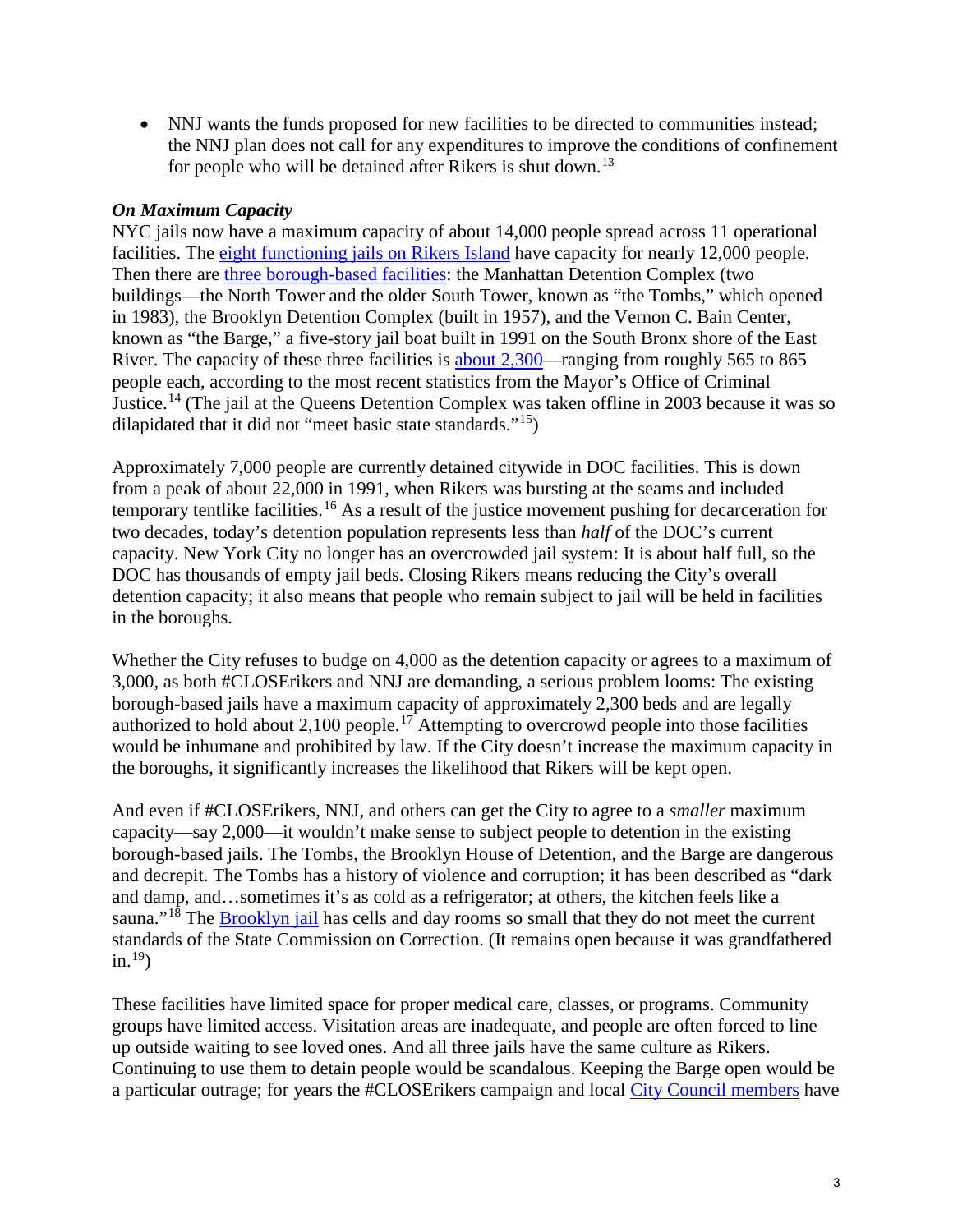pushed to empty and destroy it. As JustLeadershipUSA organizer Marvin Mayfield said about his time locked up there, ["It's gloomy, dark and it's airless.](https://pix11.com/2018/05/03/advocates-rally-to-sink-nycs-floating-jail/) And it really does resemble a slave ship."

### *Securing a Guarantee to Close Rikers*

Mayor de Blasio was [opposed to closing Rikers](https://www.nytimes.com/2016/02/17/nyregion/de-blasio-says-idea-of-closing-rikers-jail-complex-is-unrealistic.html) before NYC's justice movement forced him to announce that he would shutter the facility. (For more on what local organizers accomplished and how, see our #CLOSErikers [campaign summary.\)](https://d3n8a8pro7vhmx.cloudfront.net/katal/pages/1742/attachments/original/1546756046/Katal_CLOSErikers_Campaign_Report_PRINT_-_final.pdf?1546756046) And from the moment the mayor released his plan in 2017, groups throughout NYC have worked to improve it—by shrinking the projected detention capacity, speeding up the closure of Rikers, reducing the proposed size of boroughbased jails, strategizing to remove DOC from control of the facilities, and more. The mayor initially announced a 10-year timeline for the entire process, which would have resolved in 2027. That has moved back to 2026. Many groups, including #CLOSErikers and NNJ, are fighting to make the timeline even shorter.

And although the de Blasio administration has declared "closing Rikers" to be official city policy, both #CLOSErikers and NNJ called for a legally binding commitment. But a mechanism to secure a legal "guarantee" had long been elusive; there was no obvious means by which to do so. Just this week, after sustained pressure by local groups, the Mayor's Office and City Council announced [a novel way](https://www.ny1.com/nyc/all-boroughs/politics/2019/10/09/rikers-island-no-new-jails-nyc-to-propose-plan-to-legally-codify-closure) to bind the City to close the facilities, by legally limiting Rikers Island to non-jail uses after [20](#page-2-13)26.<sup>20</sup> #CLOSErikers supports this proposal and is pushing the City to adjust the timeline to 2024. Other strategies are being pursued, such as ["Renewable Rikers"](https://ny.curbed.com/2019/6/11/18659909/nyc-rikers-island-solar-field-water-treatment-facility-council-bills) legislation to use the island for green energy purposes and a potential executive action to transfer the land from the control of the DOC to another agency.

The Universal Land Use Review Procedure (ULURP), the City's standard approval process for construction, is an important step in this process. [21](#page-2-14) Because it isn't possible to detain 3,000 people (or worse, 4,000 people) in the existing borough-based facilities without new construction, the ULURP process is critical for holding the City to its commitment to close Rikers and to ensure more humane conditions for those who are detained. #CLOSErikers has raised the concern that if the land-use agreement fails, the next mayoral administration (or even this one) could use that as an excuse to keep Rikers open. There's already a growing push to do that and scrap the borough-based jail plan, as proposed by some NIMBY [neighborhood groups](https://www.qchron.com/editions/central/opponents-of-new-neighborhood-jails-propose-ferry-system-to-save/article_2a37c3b2-e6e7-11e9-9060-8f25b7f353e4.html) and [architects,](https://nypost.com/2019/10/06/architects-make-case-against-de-blasios-plan-for-city-jails/) [City Council members,](https://www.facebook.com/plugins/post.php?href=https%3A%2F%2Fwww.facebook.com%2Fbobholdencitycouncil%2Fposts%2F2690593097652104) and a [candidate for local office in the 2021 election.](https://qns.com/story/2019/10/07/former-queens-senator-confirms-city-council-run-and-protests-against-citys-community-based-jails-plan/)  Keeping Rikers open is a much easier path for reluctant public officials. When the #CLOSErikers campaign started, the de Blasio administration was planning to construct a new jail on Rikers—and no land-use approval process would be required to do so.

Even with these processes in place, it is incumbent on community groups and social movements to hold the City accountable by pushing for an even shorter timeline, a smaller maximum capacity, and working to ensure that the closure process progresses through the 2021 election, when we will elect a new City Council and a new mayor (and new borough presidents and more). Put another way: ultimately, no legislation, consent decree, or promises from politicians will get us there; we have to keep organizing so that Rikers is shuttered once and for all.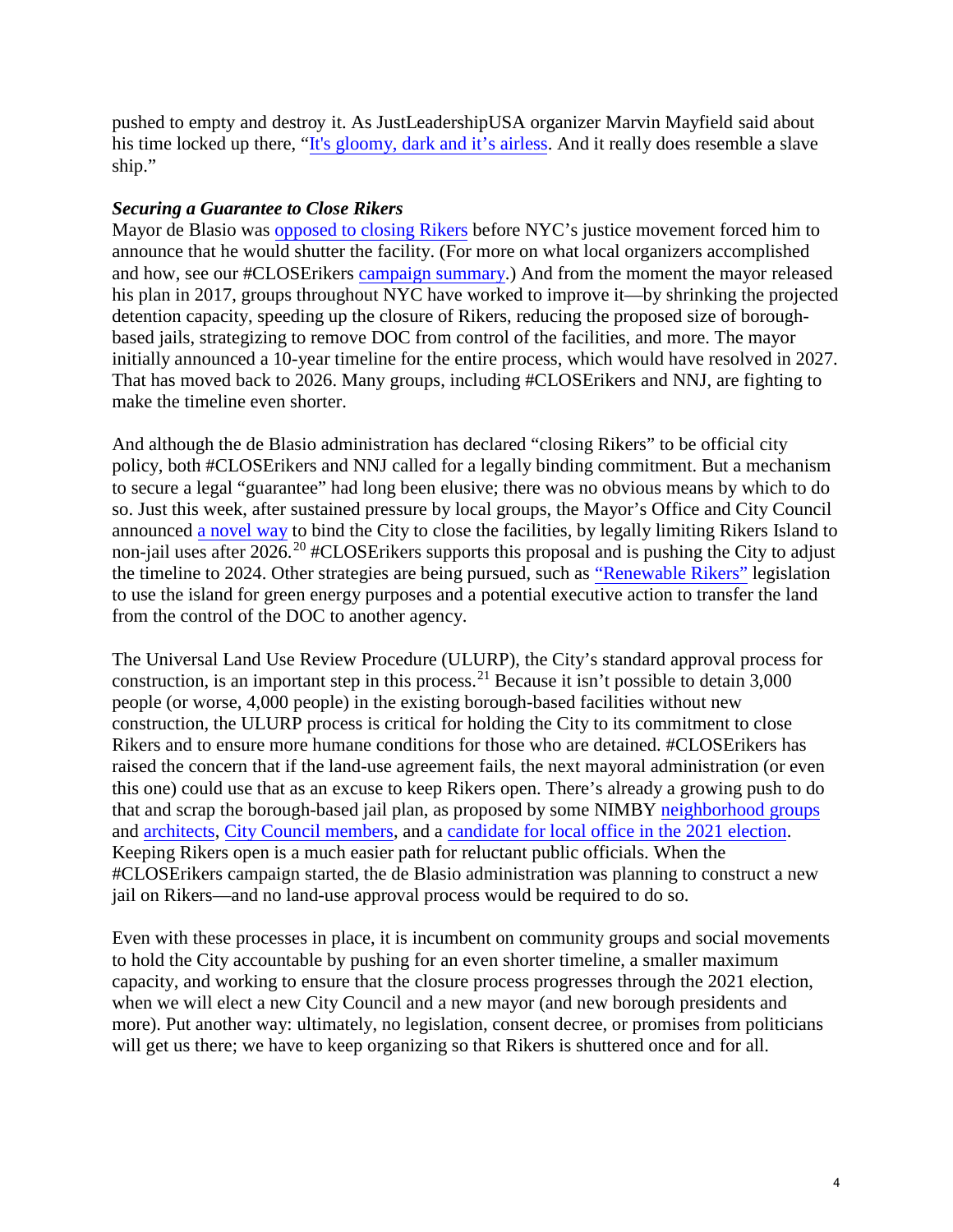### *Conclusion*

Community groups and social movements are fighting to close Rikers, get the City's detention capacity down to a maximum of 3,000, and secure deep investments in the communities most harmed by mass incarceration. Achieving these goals would result in New York City having *one of the lowest rates of incarceration in the industrialized Western world*. It would constitute an unprecedented victory in the fight to end mass incarceration, the result of decades of effective organizing locally and statewide. And it still leaves much more for us to do to end mass criminalization in communities of color and continue driving down the jail population, in part by confronting how to limit and ultimately end pretrial detention for people charged with violent and other serious felony offenses. That's relatively new terrain for the movement.<sup>[22](#page-2-15)</sup> Because people will still be detained in New York City after Rikers is shut down, conditions of confinement must go hand in hand with the fight for decarceration. **For people who are subject to detention, the conditions of confinement must be more humane.** Rikers must be shut down, and so long as there is detention here, the City's other decrepit jails must be replaced. Reducing the detention population even further will require sustained organizing locally and statewide. We have to keep pressuring City government. And we'll need to focus on elected officials in Albany to pass reforms that include reducing detention populations (like our [#LessIsMoreNY](https://www.katalcenter.org/lessismoreny) parole reform bill), advancing decriminalization, expanding alternatives to incarceration for violent felony offenses, securing police accountability and constricting police powers, repairing the harms to communities impacted by the systemic racism that drives mass incarceration, and making deep investments to support communities in securing safety and justice without relying on police, courts, jails, or prisons.

The City Council will vote on the ULURP process on Thursday, October 17th. *We urge City Council members to vote yes.*

<sup>&</sup>lt;sup>1</sup> [Part 1](https://jlusa.org/wp-content/uploads/2019/08/This-Is-How-We-Will-CLOSErikers-by-2024-8.12.19.pdf) is specific to the question of borough jails and the Rikers closure process; [Part 2](https://jlusa.org/wp-content/uploads/2019/01/buildCOMMUNITIES-platform.pdf) is the #buildCOMMUNITIES platform, outlining a broader vision.

 $<sup>2</sup>$  Note that the Lippman commission's report refers to both the maximum number of people who can potentially</sup> be detained (5,000) and the number of beds DOC would have in its system (5,500). We emphasize the number of people who can potentially be detained. See Jonathan Lippman, Richard M. Aborn, Juan Cartagena, et al., *A More Just New York City* [\(New York: Independent Commission on New York City Criminal](https://static1.squarespace.com/static/5b6de4731aef1de914f43628/t/5b96c6f81ae6cf5e9c5f186d/1536607993842/Lippman%2BCommission%2BReport%2BFINAL%2BSingles.pdf) Justice and Incarceration [Reform, 2017\),](https://static1.squarespace.com/static/5b6de4731aef1de914f43628/t/5b96c6f81ae6cf5e9c5f186d/1536607993842/Lippman%2BCommission%2BReport%2BFINAL%2BSingles.pdf) 16,

https://static1.squarespace.com/static/5b6de4731aef1de914f43628/t/5b96c6f81ae6cf5e9c5f186d/153660799384 2/Lippman%2BCommission%2BReport%2BFINAL%2BSingles.pdf. Since releasing its initial report in 2017, the Lippman commission has continued to publish policy papers and briefs that detail their evolving recommendations. See morejustnyc.or[g](http://criminaljustice.cityofnewyork.us/wp-content/uploads/2018/04/Smaller-Safer-Fairer.pdf)*.*

<sup>3</sup> [Mayor's O](http://criminaljustice.cityofnewyork.us/wp-content/uploads/2018/04/Smaller-Safer-Fairer.pdf)ffice of Criminal Justice, *Smaller Safer Fairer: A Roadmap to Closing Rikers Island* (New York: City of New York, 2018), 5, http://criminaljustice.cityofnewyork.us/wp-content/uploads/2018/04/Smaller-Safer-Fairer.pdf.

<sup>&</sup>lt;sup>4</sup> City of New York, "New York Is Leading a Historic Decarceration Plan. Our Plan Is to Close Rikers Island and Replace It with a Smaller Network of Modern Jails," n.d., [https://rikers.cityofnewyork.us/the-plan.](https://jlusa.org/wp-content/uploads/2019/08/This-Is-How-We-Will-CLOSErikers-by-2024-8.12.19.pdf)

<sup>&</sup>lt;sup>5</sup> See #CLOSErikers, "This Is How We Will #CLOSErikers by 2024!" (New York: #CLOSErikers, 2019), https://jlusa.org/wp-content/uploads/2019/08/This-Is-How-We-Will-CLOSErikers-by-2024-8.12.19.pdf; and No New Jails NYC, *Close Rikers Now, We Keep Us Safe: A New Yorker's Guide to Building Community Care and Safety By Closing Rikers with No New Jails* (New York: No New Jails NYC, 2019), 4.

<sup>6</sup> See #CLOSErikers, "This Is How We Will #CLOSErikers by 2024," 2019; No New Jails NYC, *Close Rikers Now,* 2019, 8; and Lippman et al., *A More Just New York City*, 2017, 14, 17, 18, 85, 87, and 135.